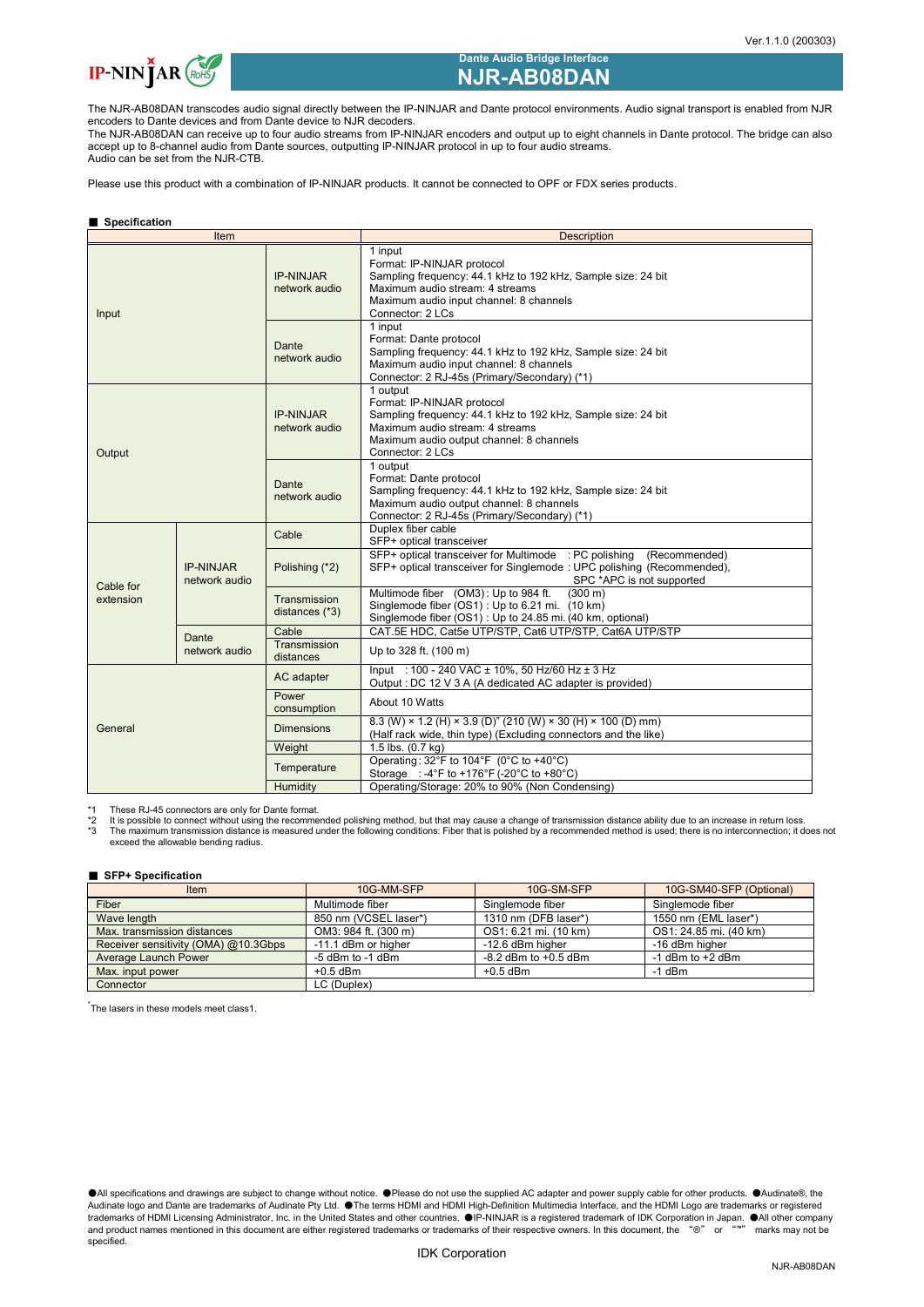NJR-AB08DAN-MM NJR-AB08DAN-SM

| $\sqrt{\text{max}}$ av over ip $\overline{\text{ NIR-AB08DAN}}$<br>(DANTE AUDIO BRIDGE INTERFACE) | <b>POWER</b>     | ួ                                          | ួ | x<br>IP-NIN ÎAR               |
|---------------------------------------------------------------------------------------------------|------------------|--------------------------------------------|---|-------------------------------|
| DC12V IN<br>PRIMARY<br>FG<br><b>ADanie</b><br>જી                                                  | <b>SECONDARY</b> | クラス 1レーザ製品<br><b>CLASS 1 LASER PRODUCT</b> |   | 10GbE<br><b>SERIAL NUMBER</b> |

●All specifications and drawings are subject to change without notice. ●Please do not use the supplied AC adapter and power supply cable for other products. ●Audinate®, the<br>Audinate logo and Dante are trademarks of Audina specified.